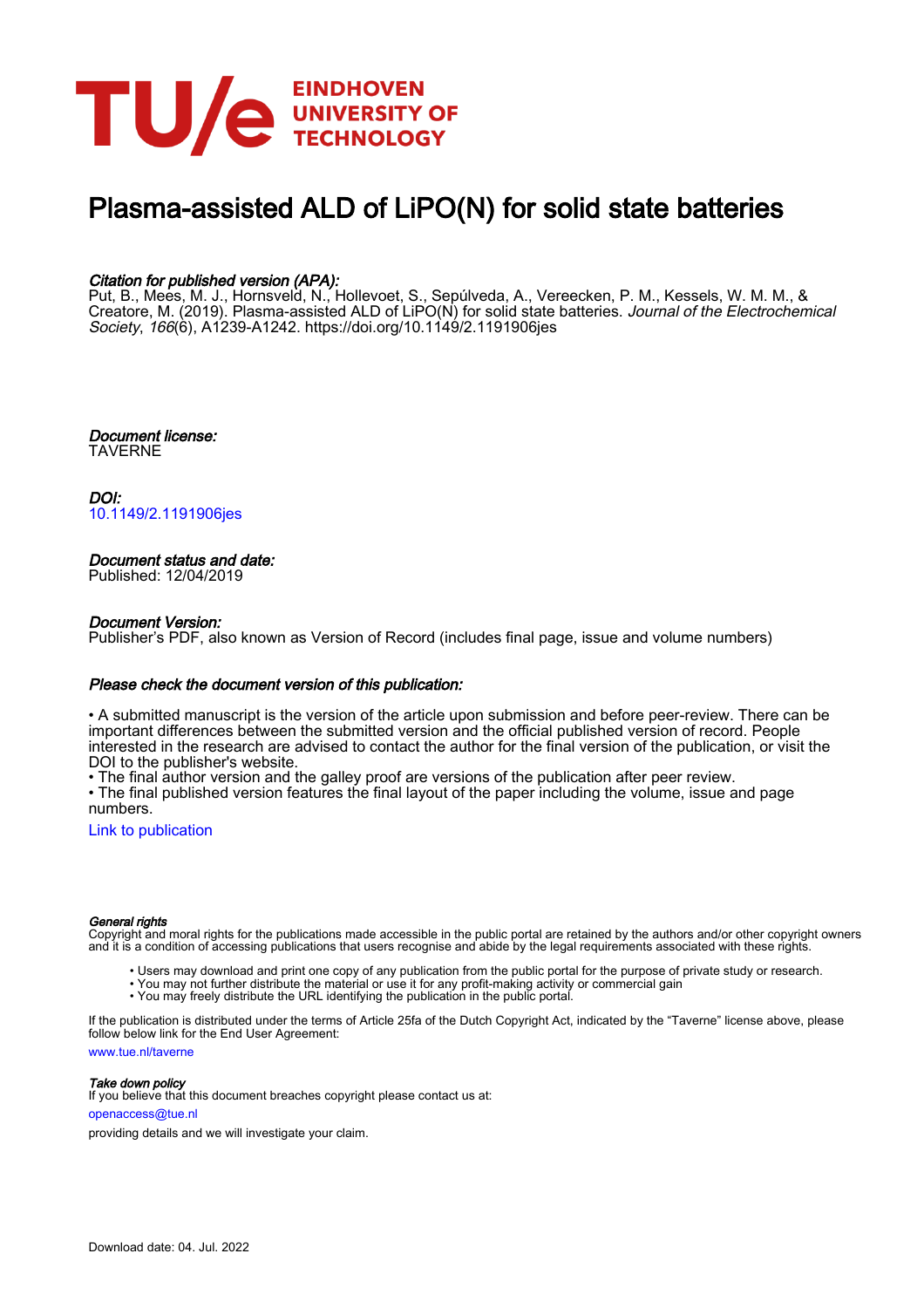

## **Plasma-Assisted ALD of LiPO(N) for Solid State Batteries**

**B. Put, 1,2,z M. J. Mees,<sup>2</sup> N. Hornsveld,1 S. Hollevoet,2,3 A. Sepúlveda,<sup>2</sup> P. M. Vereecken,2,3,<sup>∗</sup> W. M. [M.](#page-4-0) Kessels,1,<sup>∗</sup> and M. Creatore1**

*1Department of Applied Physics, Eindhoven University of Technology, 5600 MB, Eindhoven, The Netherlands 2imec, Leuven 3001, Belgium 3Centre for Surface Chemistry and Catalysis, Leuven University, Leuven 3001, Belgium*

All solid state 3D batteries are pursued for their increased safety and high power capabilities. At present conformal coating of the solid electrolyte remains one of the key hurdles for the implementation of such devices. In the present work we investigate atomic layer deposition (ALD) as means of conformal deposition of lithium phosphate ( $Li_3PO_4$ ) and nitrogen doped lithium phosphates (LiPON). These processes are characterized here to obtain the highest possible Li-ion conductivity. Li<sub>3</sub>PO<sub>4</sub> is shown to yield a conductivity of 10<sup>-10</sup> S/cm at 25°C. On the other hand, an optimized LiPON process gave rise to a Li-ion conductivity of 5·10<sup>-7</sup> S/cm at 25°C. In addition, good conformality of the LiPON process was shown on high aspect ratio pillars. Furthermore, a solid state battery device was fabricated comprising a Li<sub>4</sub>Ti<sub>5</sub>O<sub>12</sub> cathode, a 70 nm thick ALD LiPON solid electrolyte and a metallic lithium anode. This finding indicates that a layer down to 70 nm can be made pinhole free. © 2019 The Electrochemical Society. [DOI: [10.1149/2.1191906jes\]](http://dx.doi.org/10.1149/2.1191906jes)

Manuscript submitted December 11, 2018; revised manuscript received March 27, 2019. Published April 12, 2019. This was Paper 347 presented at the Honolulu, Hawaii, Meeting of the Society, October 2–7, 2016.

Research into solid state 3D batteries has recently attracted a lot of attention as alternative for current liquid battery cells.<sup>1,2</sup> This is driven by their high capacity and power density which should enable fast charging rates in combination with high capacity. Furthermore, the all-solid state concept removes the flammable liquid electrolyte from the cell which greatly benefits its safety.

A nanoscale 3D solid state cell was recently demonstrated.<sup>[3,4](#page-4-0)</sup> One of the main challenges when fabricating such device is the conformality of the layers on large area substrates. This is especially critical for the solid electrolyte, as a single pinhole will short circuit the entire battery. Atomic layer deposition (ALD) has emerged as one of the candidates to enable conformal coating.<sup>5</sup> ALD is a vapor phase deposition technique based on sequential self-limiting surface reactions. It has been demonstrated that ALD enables conformal coating of different large area structures.<sup>[6](#page-4-0)</sup>

One of the most interesting solid electrolyte candidates is nitrogendoped  $Li<sub>3</sub>PO<sub>4</sub>$  (LiPON). This material is currently the most frequently used solid state electrolyte. The reason for this being its good stability window (0-5V), low electronic leakage and good Li-ion conductivity ( $10^{-6}$  S/cm at  $25^{\circ}$ C).<sup>[7](#page-4-0)</sup> On the other hand, also Li<sub>3</sub>PO<sub>4</sub> has been shown as solid electrolyte however with a smaller stability window and lower ionic conductivity (10−<sup>8</sup> S/cm at 25°C) in amorphous form[.7](#page-4-0) Crystalline Li<sub>3</sub>PO<sub>4</sub> on the other hand only provides a conductivity of  $10^{-18}$ S/cm at 25°C. Recently, ALD depositions of both Li<sub>3</sub>PO<sub>4</sub> and LiPON have been reported in literature. $8,9$ 

The increased ionic conductivity of amorphous LiPON films originates from the shorter phosphate chains compared to  $Li<sub>3</sub>PO<sub>4</sub>$ . This chain shortening is caused by the addition of nitrogen which disrupts the continuous P-O-P chains, present in the  $Li<sub>3</sub>PO<sub>4</sub>$ . In this way a more distorted structure is formed which facilitates easier Li-ion transport.<sup>10–12</sup> Nitrogen can be incorporated in LiPON in different positions: forming a double bond (P=N-P, doubly coordinated nitrogen) or 3 single bonds (P-N $<$ , triply coordinated nitrogen).<sup>12</sup>

In the present work we demonstrate the ALD deposition of both  $Li<sub>3</sub>PO<sub>4</sub>$  and LiPON. We investigate the impact of different process conditions such as processing temperature and plasma power on the crystallinity and ionic conductivity of the different materials.

#### **Experimental**

All depositions presented here were carried out in a FlexAl ALD system (Oxford instruments, base pressure  $< 1 \cdot 10^{-6}$  Torr). As precursors lithium tert-butoxide (LiO'Bu, Sigma-Aldrich), tri-methyl phosphate (TMP Sigma-Aldrich) and  $H_2O$  were used. The LiO'Bu and

TMP precursors were heated to 140°C and 70°C, respectively. All the precursor lines were heated as well to prevent precursor condensation. Layers were deposited using a pulsing time of 5s for LiOtBu, 30 ms for  $H_2O$  and 500ms for TMP. In the case of  $H_2O$  and TMP a reaction step of 5s is added after the precursor pulse. A 7.5s Ar purge is used to evacuate the unreacted precursor molecules after the LiO'Bu and TMP steps. After the  $H_2O$  step a 15s purge is applied. When depositing LiPON, similar pulsing steps as described for  $Li<sub>3</sub>PO<sub>4</sub>$  were used, however the purging times were extended to 30s and a  $N_2$  plasma step was added after the TMP.

Depositions were performed on silicon substrates coated with 70 nm- thick sputtered TiN (AMAT, Endura). Film growth was verified by in-situ ellipsometery using a J.A. Woollam, Inc. M2000U (visible and near-infrared 0.75–5.0 eV) ellipsometer. The acquired data were fitted using the Complete Ease software employing a Cauchy model.

Conformality of the depositions was checked by scanning electron microscopy (SEM, FEI Nova) on etched Si micropillar arrays. The stoichiometry of the films was determined by elastic recoil detection (ERD) and X-ray photoelectron spectroscopy (XPS). For XPS a K-Alpha system from Thermo Scientific was used. ERD was conducted using a primary ion beam of  $Cl<sup>4+</sup>$  accelerated to 8 MeV by a 2 MV tandem accelerator. In this setup, the forward recoiled and scattered ions were detected with a time-of-flight energy (ToFE) telescope. Crystallinity of the films was probed by X-ray diffraction (X'pert Panalytical) using Cu Kα radiation in grazing incidence configuration.

For the "dry" electrical characterization of the LiPON layers, metal–electrolyte–metal (MEM) capacitors were fabricated. Gold metal dots were deposited through a shadow mask by thermal evaporation (Alcatel). The dots had diameters varying from 100 to  $500 \mu m$ , allowing the determination of perimeter leakage to ensure the contact quality. Electrical measurements were carried out in a micromanipulated cryogenic probe station kept under a vacuum  $(10^{-4} 10^{-5}$  Torr) to avoid effects of moisture during the measurements. Care was taken to avoid exposure of the LiPO(N) layers to the ambient for prolonged periods to prevent contamination or reaction of the surface. Heating and cooling (using liquid  $N_2$ ) was carried out over a range from 200 to 350 K. Solid-state impedance spectroscopy (SIS) was carried out using an HP4284A precision LCR meter over a frequency range from 20 Hz to 1 MHz. The AC signal was always applied to the bottom contact (TiN or Pt) to limit noise.

Impedance spectroscopy results were analyzed by fitting an equivalent circuit to the data, using MEISP software (Kumho Chemical Laboratories). The obtained fits had a  $\chi$  2 value in the range from 1  $\times$  $10^{-3}$  to  $1 \times 10^{-5}$ . The relative standard deviation for all fitted values remained below 5%.

<sup>∗</sup>Electrochemical Society Member.

 $E$ -mail: [putb@imec.be](mailto:putb@imec.be)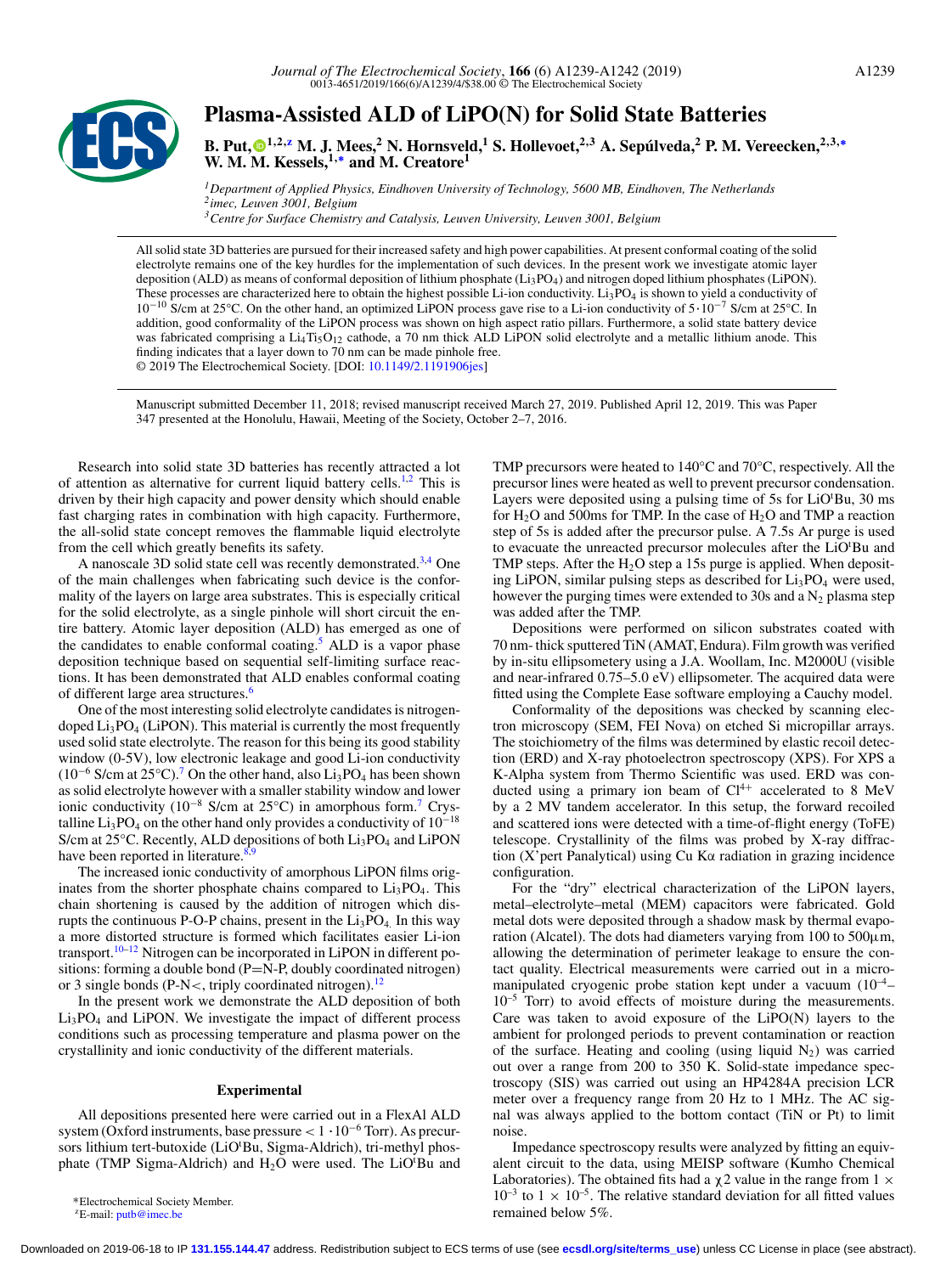

Figure 1. XRD patterns of 40 nm Li<sub>3</sub>PO<sub>4</sub> films deposited at different processing temperatures. Crystallinity of the layers is seen to increase with increasing temperature.

For the fabrication of a battery stack a 200 nm  $Li<sub>4</sub>Ti<sub>5</sub>O<sub>12</sub>$  layer was deposited by RF sputtering (Pfeiffer, Spider) from a 4-in.  $Li_4Ti_5O_{12}$ target on a 100 nm Pt/TiOx coated  $SiO<sub>2</sub>$  substrate. This layer received a crystallization anneal for 20 min at 800°C. Subsequently a 70 nm ALD LiPON layer is deposited as solid electrolyte. To conclude,  $1 \mu$ m metallic lithium was thermally evaporated and functions here as anode, leading to the formation of a 1.5 V battery. The created battery was characterized using an autolab (Metrohm) potentiostat operated by Nova software (Metrohm Autolab).

#### **Results and Discussion**

*Li3PO4 characterization.—*As was mentioned before, the ionic conductivity of  $Li<sub>3</sub>PO<sub>4</sub>$  is greatly impacted by the crystallinity of the material. Therefore the crystallinity of layers deposited using different processing temperatures were examined using XRD (Figure 1).

Figure 1 shows a clear reduction of the crystallinity of 40 nm Li3PO4 films when decreasing processing temperature. At 200°C nearly amorphous films are formed. At processing temperatures lower than 200°C the growth per cycle (GPC) drops significantly. These conditions were not further investigated.

The stoichiometry of different  $Li<sub>3</sub>PO<sub>4</sub>$  films was investigated using ERD. This technique allows for highly accurate stoichiometry determination of films constituted of light elements. In addition it can also detect hydrogen, contrary to e.g. XPS. For the different  $Li<sub>3</sub>PO<sub>4</sub>$  layers, stoichiometries were found in the range  $Li_{2,4-3,2}PO_{4,3-5}$ . However, with decreasing processing temperature an increase of the amount of hydrogen is detected in the layer. This is likely caused by the incomplete reaction between the TMP and the LiO<sup>t</sup>Bu.

The ionic conductivity of the material was determined by SIS measurements using a metal-electrolyte-metal device. The obtained impedance spectra were fitted using an equivalent circuit model. This model consisted of a series resistance followed by two R-CPE branches and terminated with another constant phase element (CPE), the model is shown in the supplementary information (SI). As such it can be represented as  $R_s(R_1$ -CPE)( $R_2$ -CPE)CPE, where the  $R_s$  corresponds to the series resistance of the contact and wiring, the first  $R_1$ -CPE branch can be linked to the formation of an interface film, the second  $R_2$ -CPE to the bulk conductivity.<sup>13</sup> The final CPE element accounts for the usage of a blocking contact and the associated double layer. The total impedance contribution of the solid electrolyte thus consists of the sum of  $R_1$  and  $R_2$ . In the present work the ionic conductivity is calculated from the sum of these components.

Figure 2b depicts a strong increase in the Li-ion conductivity with decreasing processing temperature for 40 nm Li<sub>3</sub>PO<sub>4</sub> layers, attributed to the decrease of the crystallinity on reducing the processing temperature. Layers deposited at 200°C exhibit the largest ionic conductivity reaching a value of  $1.4 \cdot 10^{-10}$  S/cm at 25°C. Note the layers measured here were only 40 nm thick and showed low electronic leakage current.

*LiPON characterization.—*When a nitrogen plasma is added to the  $Li<sub>3</sub>PO<sub>4</sub>$  deposition process, LiPON (nitrogen doped  $Li<sub>3</sub>PO<sub>4</sub>$  glass) can be formed. In the present work a nitrogen plasma exposure time of 20 s was used in all depositions. Both the effect of processing temperature and plasma power on the Li-ion conductivity were examined.

The incorporation of nitrogen into the  $Li<sub>3</sub>PO<sub>4</sub>$  layers results in shortening of the P-O-P chains as explained above. In this way a more disordered structure is created which increases ion conductivity. The addition of a nitrogen plasma step to the  $Li<sub>3</sub>PO<sub>4</sub>$  process also results in the formation of amorphous material, independent of the deposition temperature (Data not shown).

The ionic conductivity of the LiPON layers depends on the amount of incorporated nitrogen. This was more closely investigated by



Figure 2. (a) Amount of hydrogen and carbon impurities in 40 nm Li<sub>3</sub>PO<sub>4</sub> layers deposited at different processing temperatures as determined by ERD. A clear increase of the amount of incorporated hydrogen is seen on reducing the temperature. (b) Shows the dependency of the Li-ion conductivity, as determined by impedance spectroscopy, on the processing temperature. A strong rise in conductivity is seen when reducing the processing temperature, attributed to the reduced crystallinity of the layers.

Downloaded on 2019-06-18 to IP **131.155.144.47** address. Redistribution subject to ECS terms of use (see **[ecsdl.org/site/terms\\_use](http://ecsdl.org/site/terms_use)**) unless CC License in place (see abstract).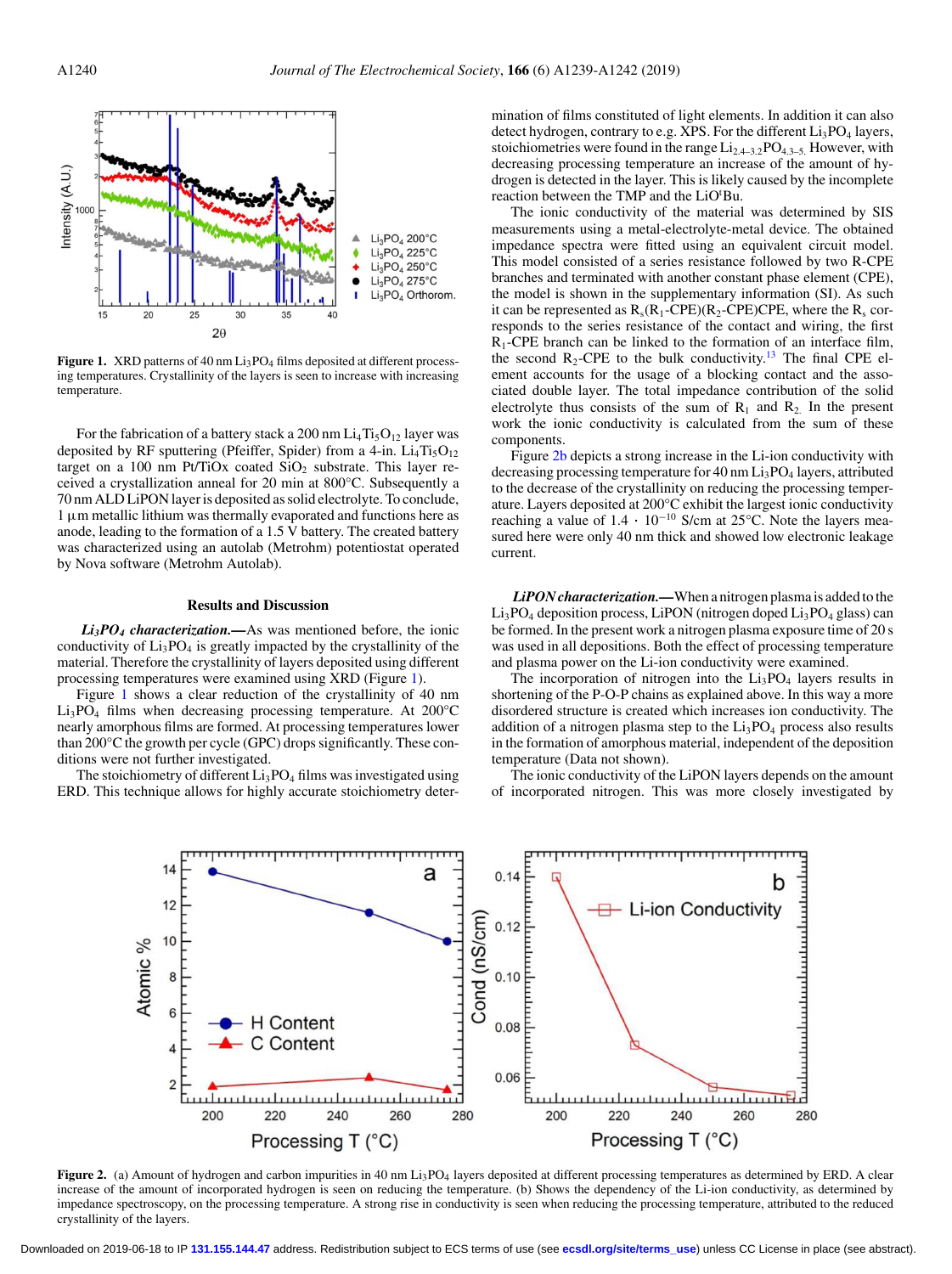**Table I. N and Li content of LiPON layers deposited under different nitrogen plasma power and processing temperature settings. A clear increase in the amount of nitrogen is seen when increasing the plasma power. Simultaneously, the amount of nitrogen is increased by reducing the processing temperature. As expected, the amount of Li is found to decrease when the amount of nitrogen in the layer increases. This can be understood by the fact** that the nitrogen substitutes oxygen in the  $Li<sub>3</sub>PO<sub>4</sub>$  and, as oxygen **is associated with a lithium ion, its removal also leads to a lower lithium content.**

| <b>LiPON XPS</b><br>Characterization | $275^{\circ}$ C<br>100W | $275^{\circ}$ C<br>200W | $275^{\circ}$ C<br>300W | $100^{\circ}$ C<br>100W |
|--------------------------------------|-------------------------|-------------------------|-------------------------|-------------------------|
| $N(\%)$                              | 2.9                     | 3.5                     | 4.3                     | 6.3                     |
| Li $(\%)$                            | 41                      | 38.7                    | 35.9                    | 34.2                    |

XPS (results depicted in Table I). As the plasma power increases more nitrogen is incorporated in the layers, increasing from 2.9% at 100 W up to 4.3% at 300 W. Additionally, more nitrogen is also incorporated when the temperature is lowered, reaching a maximum of 6.3% for a layer deposited at 100°C using a plasma power of 100 W.

As XPS does not allow the detection of hydrogen, the stoichiometry of the LiPON layers was measured using ERD. A stoichiometry of  $Li_{1.9}PO_{2.6}N_{0.23}$  was found for a sample deposited at 275°C 100W and a composition of  $Li_{1.8}PO_{2.5}N_{0.25}$  was found for a layer deposited at 200°C 100W. In these layers the hydrogen content was 0.5% and carbon content was 0.2%. This is attributed to the high reactivity of the nitrogen plasma which efficiently removes impurities.

The incorporation of nitrogen into LiPON can occur by forming a double bond  $(P=N-P,$  doubly coordinated nitrogen) or 3 single bonds (P-N<, triply coordinated nitrogen) as explained above. The ratio of triply to doubly coordinated nitrogen has a significant impact on the ionic conductivity. Therefore the effect of the deposition conditions on the nitrogen binding states was investigated using XPS (shown in Figure 3a).

Figure 3a shows that on lowering the processing temperature the amount of incorporated nitrogen increases. Additionally it can be seen that when increasing the plasma power the amount of incorporated nitrogen increases as well but more importantly also the amount in a triply coordinated fashion. As this is most efficient in disrupting the O-P-O chains, increasing the plasma power is expected to lead to an increased Li-ion conductivity.

The ionic conductivity of the fabricated LiPON layers was again investigated using impedance spectroscopy measurements in a MEMconfiguration. Fitting of the obtained impedance spectrum was performed using the model described above. The results of the impedance characterization is depicted in Figure 3b.

Figure 3b addresses the changes in Li-ion conductivity of the LiPON films upon addition of a  $N_2$  plasma, increase in plasma power and decrease in substrate temperature. As predicted by the discussion on the characterization of the material properties (Fig. 3a and Table I), the  $N_2$  plasma is essential in promoting the increase in Li-ion conductivity up to 10−<sup>8</sup> S/cm at 25°C. The increase in plasma power further promotes the conductivity, up to a value of 2.10–7 S/cm at 25°C, as a result of the increase in triple coordination of N with respect to double coordination. Moreover, a decrease in temperature down to 200°C, enhances the conductivity up to 5.10–7 S/cm at 25°C because of further incorporation of N in the layer. No further improvements in conductivity are detected when further lowering the temperature down to 100°C.

Also the conformality of the deposition was checked using SEM at different positions on a silicon etched pillar. These structures serve as large area structures for usage in 3D all solid state batteries. The used pillars were 50  $\mu$ m high, had a diameter of 2  $\mu$ m and were coated with a ∼30 nm TiN current collector. On these pillars a 90 nm LiPON layer was deposited at a processing temperature of 275°C and a plasma power of 100 W. Figure [4](#page-4-0) shows three SEM pictures at different heights along the pillar. Image (a) is taken at the top of the pillar and shows a TiN layer of ∼25 nm and a LiPON layer of ∼90 nm. Image (b) is taken half way the pillar and depicts a 30 nm TiN layer and 80 nm LiPON. The final image (c) is taken at the bottom of the pillar and shows a TiN layer of 28 nm and 70 nm of LiPON. These results indicate that the conformality for this process is good.

*Solid state stack characterization.—*To demonstrate the functionality of the LiPON solid electrolyte, a solid state battery was fabricated using  $Li_4Ti_5O_{12}$  (LTO) as cathode, a lithium metal anode and a 70 nm



**Figure 3.** (a) Core level XPS spectra for 40 nm LiPON films deposited under conditions of varying temperature and plasma power. By reducing the deposition temperature more nitrogen is incorporated in the layer. When increasing the plasma power, more nitrogen becomes incorporated in triply coordinated form. (b) Temperature dependence of conductivity for different LiPON deposition conditions. A clear increase in conductivity is detected by reducing the temperature and increasing the plasma power. However, saturation seems to appear from  $5 \times 10^{-7}$  S/cm on.

Downloaded on 2019-06-18 to IP **131.155.144.47** address. Redistribution subject to ECS terms of use (see **[ecsdl.org/site/terms\\_use](http://ecsdl.org/site/terms_use)**) unless CC License in place (see abstract).